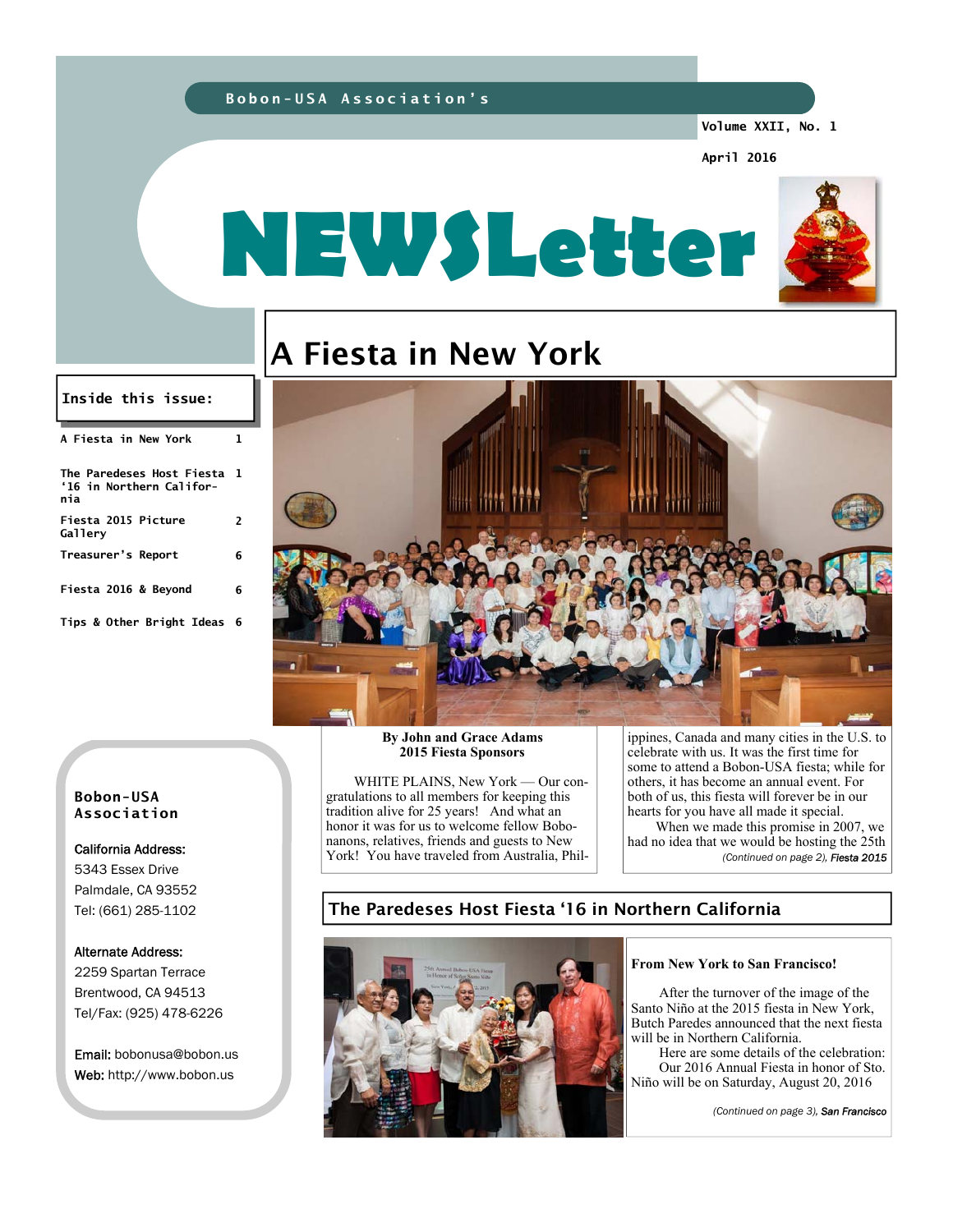# Fiesta 2015 **Fiesta 2015 Fiesta 2015** Picture Gallery

#### *(Continued from page 1)*

annual fiesta. We were simply inspired by the many sponsors before us and thought that 2015 would be an auspicious year. It seems it was so many years ahead then, but as the saying goes, time flies!

 A few months before the 2014 fiesta in California, we started looking for venues. We considered Manhattan but the hotel and banquet prices were extremely high. Queens was a possibility but like Manhattan, it is congested. In the end, we decided to have the mass in our parish and the dinner/dance in White Plains.

#### **Vespera/Welcome party**

 As tradition would have it, the 9-day novena was held in various cities. But on the 9th day, it is usually at the hermano/ hermana's residence or their designated venue. There were many concerns about location; but thanks to modern technology with names like GPS, Ipad, Iphone and Magellan, you found our house!



Our home suddenly looked so bright with your smiling faces and fervent prayers for the success of our fiesta. The weather forecast was ominous but we knew the huge tent would hold up well. It turned out to be a beautiful evening! With the help of our relatives and friends, we had banquet tables set up with lechon, lumpia, fried rice, menudo, buffalo chicken wings, fetuccine alfredo, meat lasagna and a variety of desserts. It was so heartwarming to see more than 90 folks in our backyard in the fiesta spirit. We did not want the night to end, but everyone had to prepare for the next day. And this was just the beginning.

#### **The Mass in Honor of Señor Santo Niño de Bobon**

 The Holy Mass was officiated by Father Arthur Rivera Navales, a parochial vicar at St. Augustine Church in Ossining. Father Arthur hails from Cebu and is also a devotee of the Child Jesus.



We followed the tradition of singing Visayan songs during the Mass and added a few of our own. We asked as many of our relatives and friends as possible to participate as Eucharistic ministers, readers, altar servers, choir, and offertory bearers. After commun- *(Continued on page 4), Fiesta 2015*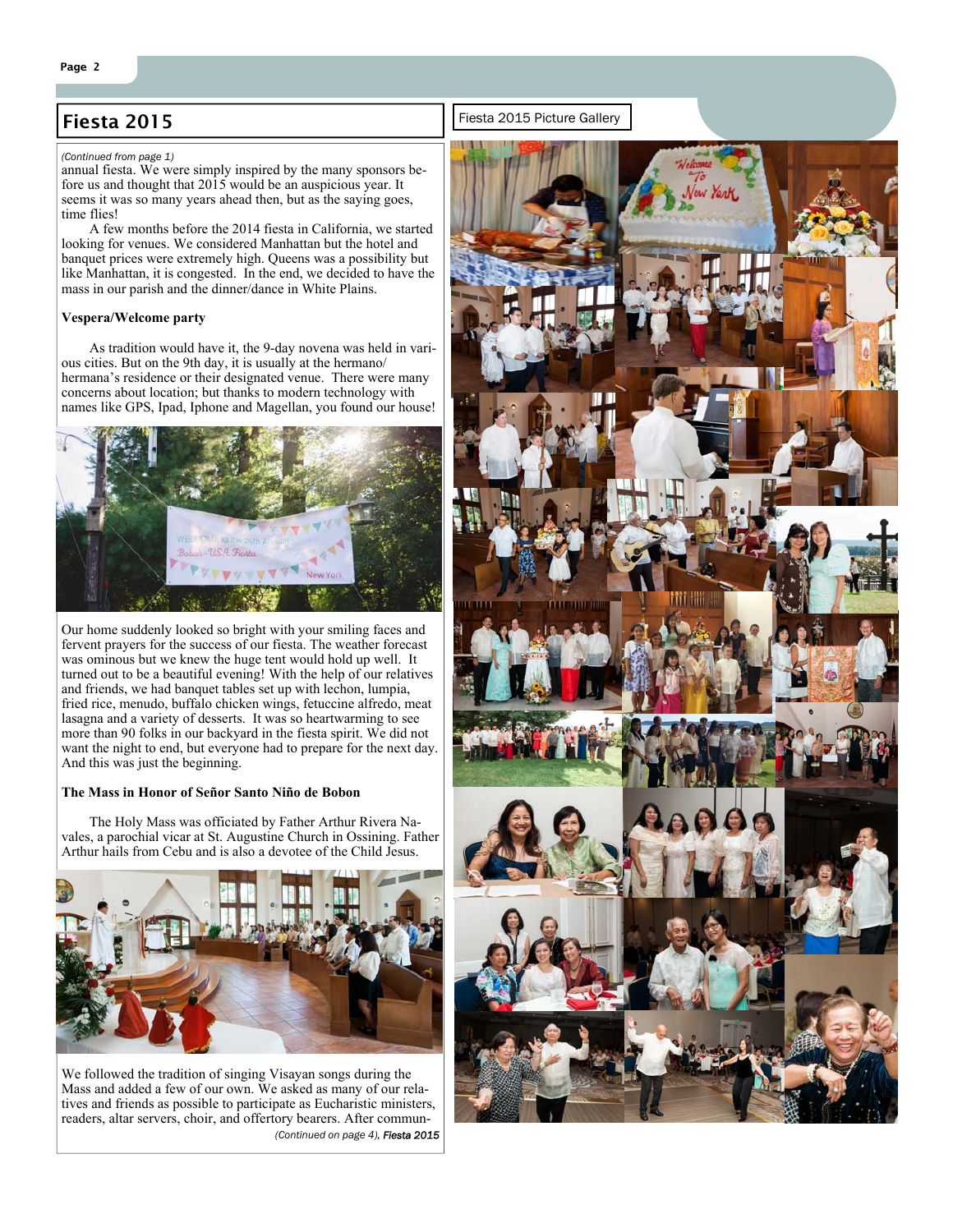

We're on the web! At

# San Francisco

*(Continued from page 1)* 

and this year's sponsors are Rosario E. Paredes and her children: Butch and Melinda, Dick and Epay, and Tez.

#### **The schedule of the 9-Day Novena (http://bobon.us/novena.pdf) by date and location are as follows:**

| Day 1: August 11 — Pacita & Estela Cornillez/Nenette Rodriguez/Totoy      |
|---------------------------------------------------------------------------|
| & Tita Cornillez – Chicago/Arizona                                        |
| Day 2: August 12 — John & Grace Adams/Alice & Marites Chan/Gani &         |
| Neria Garcia – New York/Los Angeles                                       |
| Day 3: August 13 — Lily Cornillez & Family/Nonong Abellar/Tony &          |
| Nelly Hill & Family / Fatima Carpina & Family –                           |
| Arizona                                                                   |
| Day 4: August 14 — Filipinas Tobes/Terry Knoth/Betty Gorgonia & Fam-      |
| ily/Estring Tiberio /Maricel Apelo – Los Ange-                            |
| les/Ontario, Canada                                                       |
| Day 5: August 15 — Edna Unay/Myrna Escareal/Noel & Bobbie                 |
| Cornillez–New Jersey/Los Angeles                                          |
| Day 6: August $16 -$ Allan Lee/Juvy Jao /Bernard & Neneng Purisima        |
| /Neneng Solano/Zenaida Jao– Maryland/New Jersey                           |
| Day 7: August 17 — Jeanne Jao-Marquez/Marlou and Elena Evange-            |
| lista/Wewen de Asas – Las Vegas/Alaska                                    |
| Day 8: August 18 — Alvarez Family – Florida                               |
| The 9th day Novena will be on Friday August 19, 2016 at $\lambda$ pm fol- |

th day Novena will be on Friday, August 19, 2016 at 4pm fol lowed by the vespera celebration from 4:30 – 8 pm in *Brentwood* which is 32 miles (26 minutes drive) away from Hilton Concord Hotel. If you need a copy of the novena, please download it here: **http://bobon.us/novena.pdf** 

 The Fiesta celebration on Saturday, August 20, will start at 5pm with the Holy Mass and Sinulog in honor of Sr. Sto. Niño de Bobon and followed immediately by dinner, our annual group picture taking, special program numbers and dance, dance, and more dance 'til 12MN.

#### **Fiesta Theme and Attire:** *Hawaiian*

**Meal Ticket:** *\$50/person (adult) and \$25/child (12 yrs old and below). Children 5 years old and below are free*.



**Accomodations:**  Hilton Concord Hotel, 1970 Diamond Blvd, Concord, CA 94520.

**WWW.bobon.us** A preferred rate of \$109+ tax has been arranged by this year's sponsors. Number of rooms at this rate is limited so please reserve before August 5, 2016. You can make your room reservations by booking at http://www.concordhilton.com or calling 1-800-826- 2644 or the Hotel directly at 925-827-2000. Please mention *Bobon-USA Fiesta* to get the rate and make sure you book on or before August 5, 2016.

 The hotel offers complimentary shuttle service to select destinations within a 3-mile radius, including the Concord BART station, the Sunvalley Shoping Center, and Todos Santos Plaza in downtown Concord.

 For more information on Hilton Concord Hotel, view their fact-sheet by logging on to: http://concordhilton.com/factsheet/.

#### **Nearest airports:**

Oakland International airport (OAK) – approx. 29 miles to Hilton Concord

Other area airports:

San Francisco International (SFO) - approx. 40 miles to Hilton Concord

San Jose International Airport (SJC) approx. 50 miles to Hilton Concord

#### **Travel options with estimated travel times and costs for:**

 Oakland Airport (OAK) to Hilton Concord BART: 1hrs 53min - \$9 - \$11 Taxi: 33min - \$90 - \$100 Drive: 33min - \$3 - \$4 Uber:33min - \$40 - \$55 San Francisco Airport (SFO) to Hilton Concord BART: 1hrs 58min - \$8 - \$10 Taxi: 45min - \$130 - \$150 Drive: 45min - \$4 - \$6 Uber: 45min - \$55 - \$75 San Jose Airport (SJC) to Hilton Concord Bus, BART: 2hrs 53min - \$53 - \$55 Bus: 4hrs 22min - \$21 - \$24 Drive: 56min - \$5 - \$8 Uber: 56min - \$70 - \$95



#### **Some places of interest and distances from the Hotel:**

 San Francisco Golden Gate Bridge — 32 miles San Francisco Fisherman's Wharf — 29 miles Napa Valley (Sutter Home Winery) — 48 miles and more here: http://bobon.us/16SFAttractions.pdf

#### **Shopping within 3-mile radius from the hotel:**

Sunvalley Shopping Center Todos Santos Plaza

*(Continued on page 5), San Francisco*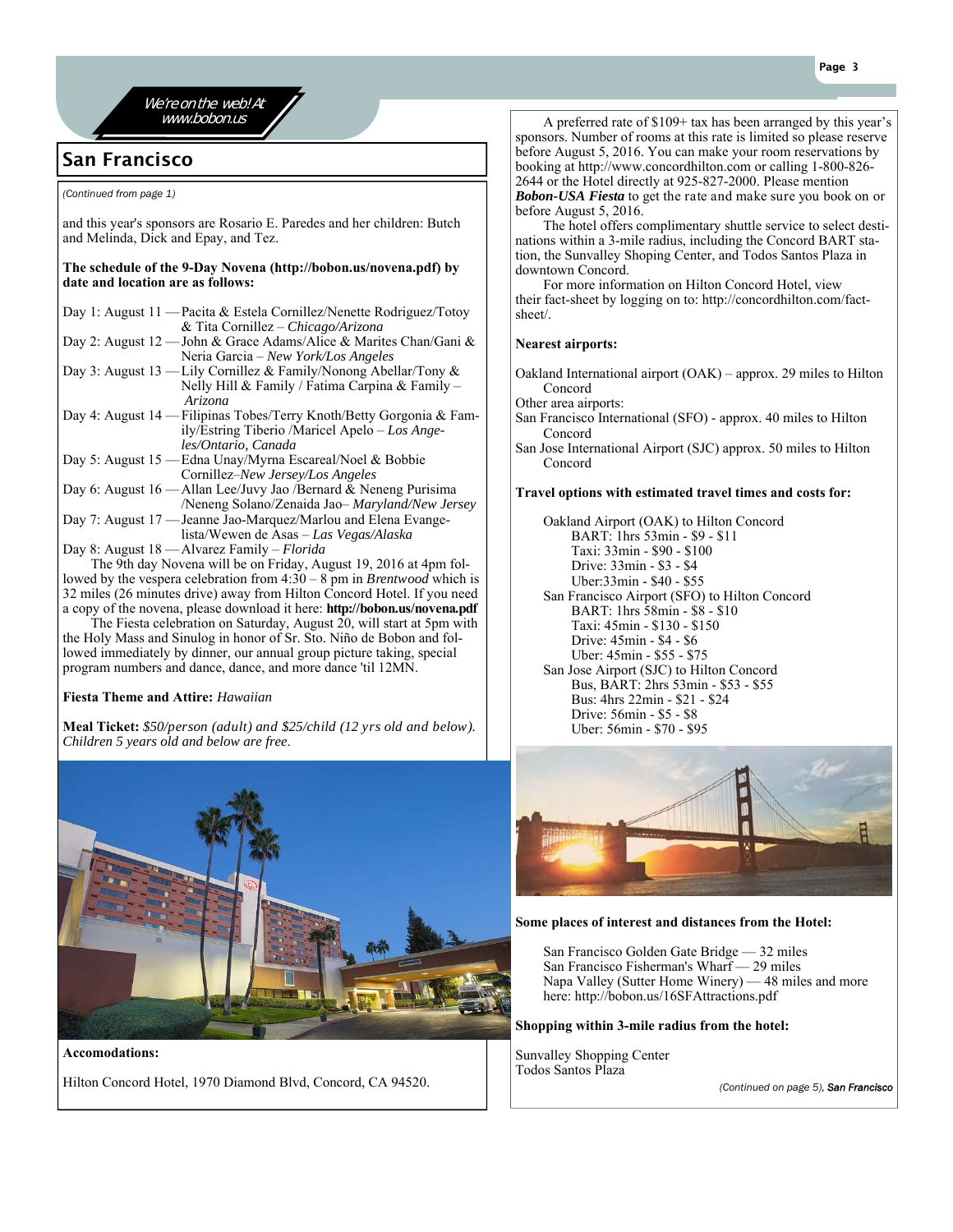# Fiesta 2015

#### *(Continued from page 2)*

ion, we added an In Memoriam reflection to honor our dearly departed Bobonanons especially Manoy Ber Carpina and our nephew Jeffrey Brian Chan Tobias, as well as all our deceased relatives and friends. We were certainly touched by the beautiful rendition of The Prayer by our friends Jim and David.

 After the mass, Father Arthur blessed the children who would later carry the andas and lead the procession



around the Church. We originally planned the procession to be done outside the Church but thought that it may be too much for the kids on a summer day. The Church stands on a hill overlooking the picturesque Hudson River so some Bobonanons enjoyed the view and some photo-

#### graphs.

#### **The Reception – Dinner/Dance**

 The Ballroom at the Crowne Plaza in White Plains, New York was the venue for the traditional fiesta recep-



tion after the Mass. No fiesta is complete unless there is dancing. And there were lots of it that evening! Bobonanons know how to party! From line dancing to ballroom dancing to disco dancing, we did it all



Mickey and Gabby had a special Philippine folk dance for us. Then later on, we had the traditional curacha dances. Amounts generated during these money dances fund many projects or dona-

Lane, Lydia,

tions to good causes supported by Bobon-USA Association.

 We planned surprise awards for Manoy Butch Paredes and Manay Bobby Cornillez for their 25 years of dedicated service to the Association. Indeed, without their leadership, this



25th year would not be a reality. We had crystal awards custom-made and engraved for each of them.

 As for the food, we worked with the Crowne Plaza banquet team to ensure that there is something for everyone.

 And then, there were more dancing! And yes, the celebration was capped by the traditional group photo!

 Could we have done it better? Of course! No one is perfect.

 Would we consider hosting a fiesta again? Yes!

We hope you had a wonderful time! It was truly an honor and a pleasure to host the 25th annual fiesta!

#### **John and Grace Adams**

#### **Our Sincere thanks to:** (not in any order)

 Father Arthur for celebrating the mass and for his prayers for the success of this event.

 All those who sponsored and prayed the novena for 9 days.

 Auntie Acit and Auntie Tela for their valuable contribution to the success of the welcome dinner. Without their expert management of the banquet, we would not have been able to mingle with everyone in our own home. Auntie Tela's Fetuccine Alfredo and Special Fried Rice were delicious! They both made my favorite leche flan. Thank you for co-sponsoring the vesperas dinner. In case you're wondering what I made, it was the 4 pans of meat lasagna and the lowfat cassava cakes.

 To my mother, Alice Chan, and my aunts for all their prayers for the success of the fiesta.

 My sister Tess for sponsoring the DJ and dance instructors. Everyone had a great time. It was such a thrill to see dance floor that was filled with happy dancers, both young and old!

 Rene and Neneng Bautista for making the beautiful *andas* for the Santo Niño. Yes, it was made in California and shipped to New York for the mass. It had to be light so children can carry the Statue during the procession. We decorated it with fresh and silk flowers here in New York.

> To Manay Nellie and Lita Fox for their work at the Registration desk and for the hours they spent on the money desk during the curacha dances. Manay Nellie who has never traveled alone made an exception for this fiesta and flew to the White Plains airport. This

*(Continued on page 5), Fiesta 2015*

*"It was truly an honor and a pleasure to host the 25th annual fiesta!"* 

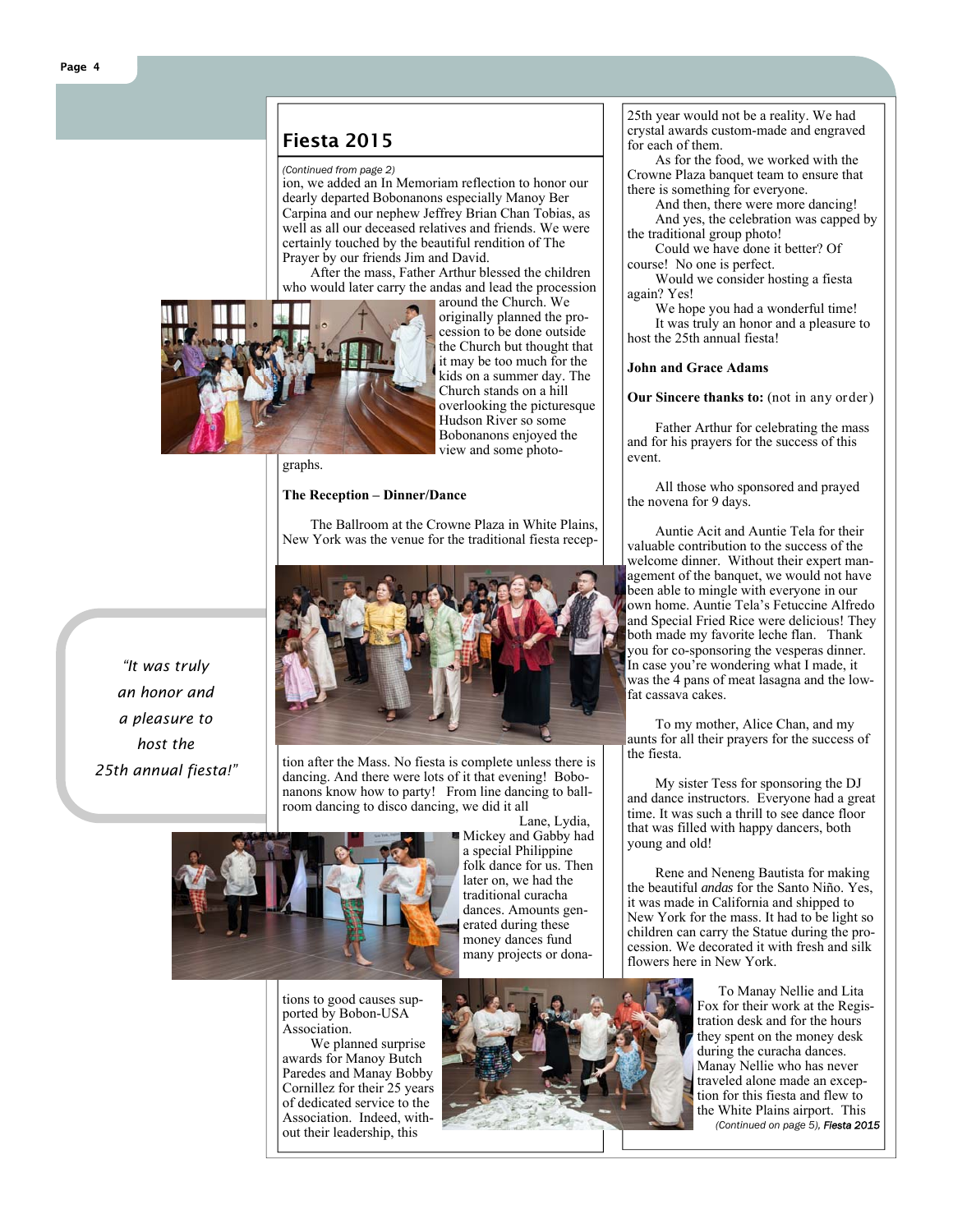# San Francisco

*(Continued from page 3)* 7. Pho Lee Hoa Phat, 2030

#### **Eating & Dining near Hotel:**

- 1. Plate & Vine at the Hilton, 1970 Diamond Blvd., 0.0 miles from Hilton
- 2. Claim Jumper, 1981 Diamond Blvd, 0.1 miles from Hilton. Cuisines: American
- 3. Panera Bread, 1975 Diamond Blvd, 0.2 miles from Hilton.
- 4. Krispy Kreme Doughnuts, 1991 Diamond Blvd, 0.2 miles from Hilton
- 5. Seafood City Grill City/Jollibee Concord/Chow King/Manila Sunset Restaurant, 2030 Diamond Blvd, 0.2 miles from Hilton
- 6. Eureka! Concord, 1975 Diamond Blvd Suite C-160, Willows Shopping Center, 0.2 miles from Hilton

# Fiesta 2015

meant a lot to me! And yes, Manay Nellie, I am hoping that I will be given the opportunity to present you with your 25th *(Continued from page 4)* 

year award in the not-so-distant future.

Diamond Blvd, 0.2 miles from Hilton. Cuisines: Vi-

8. Denny's,1313 Willow Pass Rd, 0.2 miles from Hilton. Cuisines: American 9. Sizzler,1353 Willow Pass Rd, 0.2 miles from Hilton 10. Benihana, 1989 Diamond Blvd, 0.2 miles from Hilton. Cuisines: Japanese,

11. Elephant Bar Restaurant,  $225$  Willow Pass Rd, 0.2 miles from Hilton. Cuisines: Japanese 12. HomeTown Buffet, 2050 Diamond Blvd, 0.2 miles

13. Lazy Dog,1961 Diamond Blvd, Willow Pass Shopping Center, 0.3 miles from Hilton. Cuisines: American 14. Round Table Pizza, 1320 Willow Pass Rd Ste 600,

etnamese

Asian

from Hilton

 To my sisters-in-law who transformed our garage into a

banquet food area and decorated the tent and to my brothersin-law who set up the bar and were excellent event bartenders *(Continued on page 6), Fiesta 2015*



#### 0.3 miles from Hilton. Cuisines: Pizza

 Fiesta invitations containing the above-mentioned information, meal tickets, and more will be mailed to all registered members soon. Those who do not get their tickets by mail can pay at the door but let us know ahead of time by email, phone, or FB if you plan to come so we can make a reservation for you. Please fill out and keep your ticket stubs for door prizes.

 Safe travels and we hope to see you all soon!

> *The Fiesta 2016 Hermanos & Hermanas Rosario E. Paredes & children: Butch and Melinda Dick and Epay Tez*

More Fiesta 2015 Picture Gallery